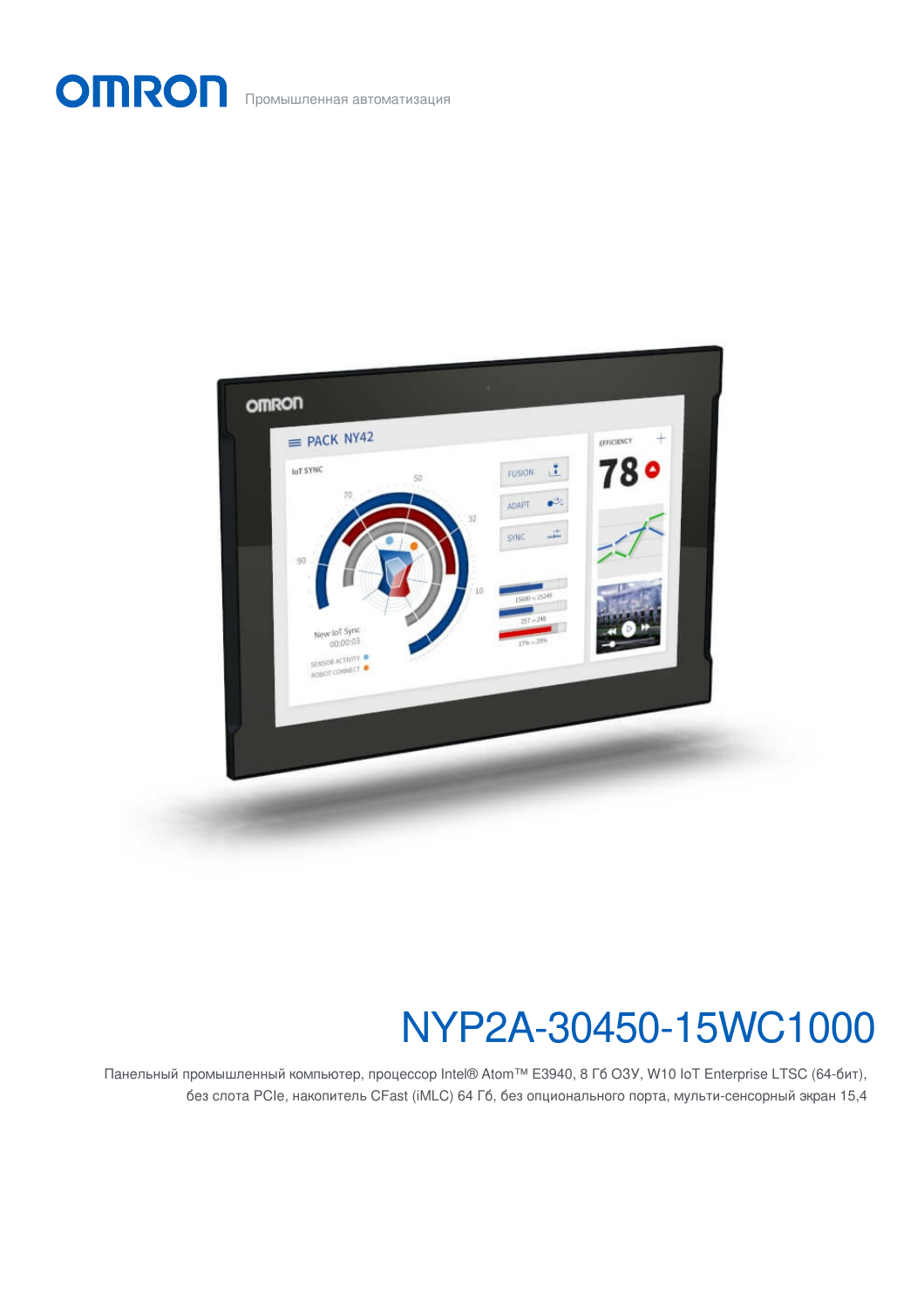## Технические характеристики

| Screen diagonal                       | 15.4 inch                                    |
|---------------------------------------|----------------------------------------------|
| Max. number of motion axes            | 0 axes                                       |
| <b>Processor family</b>               | Intel® Atom™                                 |
| <b>Processor specification</b>        | E3940 (1.6 GHz)                              |
| <b>Cooling method</b>                 | Passive cooling (fanless)                    |
| <b>Memory</b>                         | 8 GB RAM (non ECC)                           |
| <b>Storage</b>                        | 64 GB CFast                                  |
| <b>Operating system</b>               | Windows 10 IoT Enterprise 2019 LTSB - 64 bit |
| <b>Expansion slot</b>                 | No Expansion                                 |
| <b>Modular port</b>                   | No Port                                      |
| <b>Communication port(s)</b>          | EtherNet/IP, Ethernet TCP/IP, USB            |
| Video output                          | DVI-D                                        |
| <b>Material housing</b>               | Aluminium, black                             |
| Display ratio                         | 16:10                                        |
| Number of pixels, horizontal          | 1280                                         |
| Number of pixels, vertical            | 800                                          |
| <b>Type of display</b>                | <b>TFT</b>                                   |
| <b>Touchscreen technology</b>         | Projected capacitive                         |
| <b>Mounting method</b>                | Build-in                                     |
| Degree of protection (IP), front side | <b>IP65</b>                                  |
| <b>Operating temperature</b>          | $0-55$ °C                                    |
| <b>Supply voltage DC</b>              | 20.4-28.8 V                                  |
| Height of the front                   | 277 mm                                       |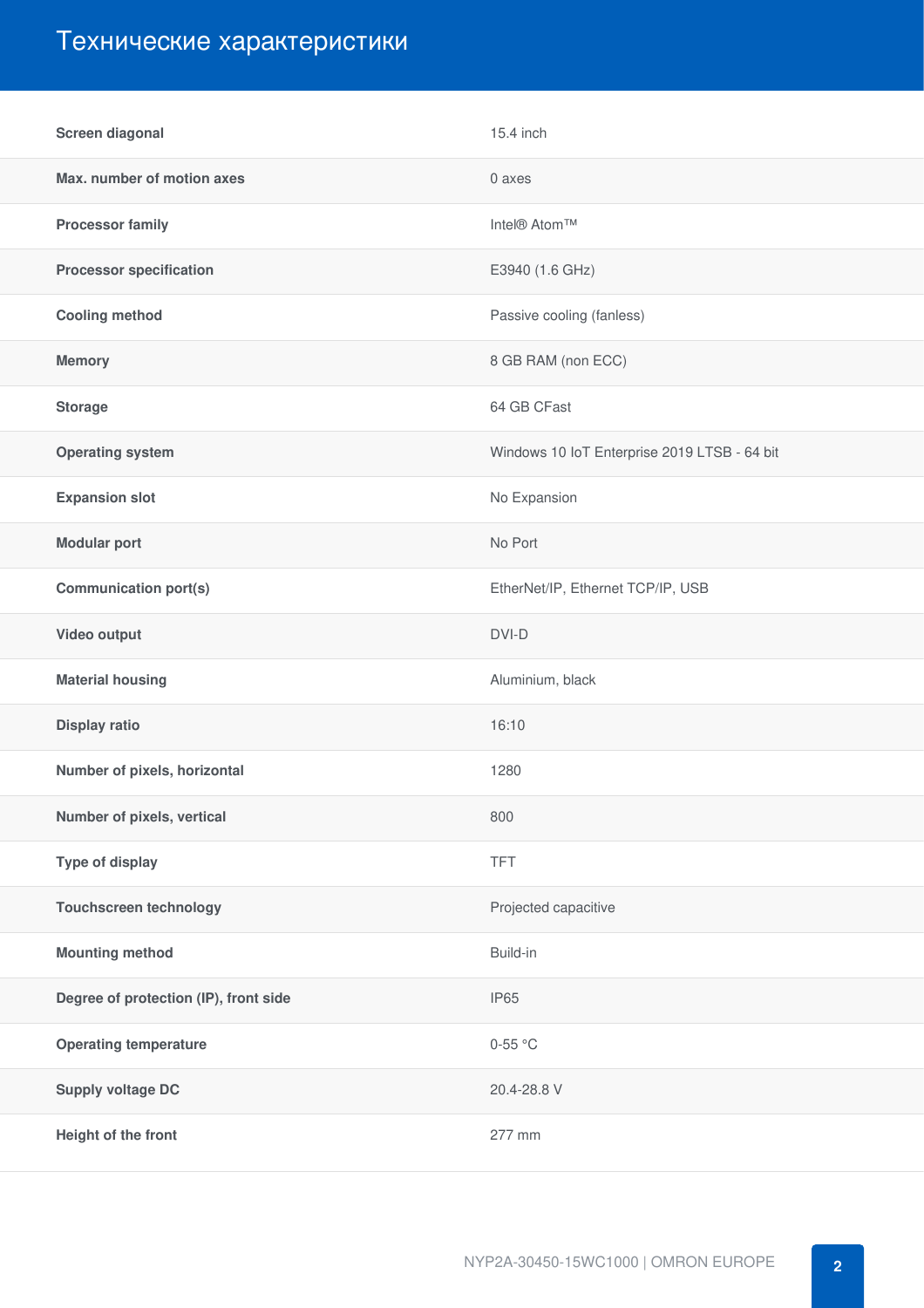| Width of the front     | 401 mm |
|------------------------|--------|
| Height of panel cutout | 259 mm |
| Width of panel cutout  | 383 mm |
| <b>Built-in depth</b>  | 63 mm  |
| Weight                 | 5600 g |
|                        |        |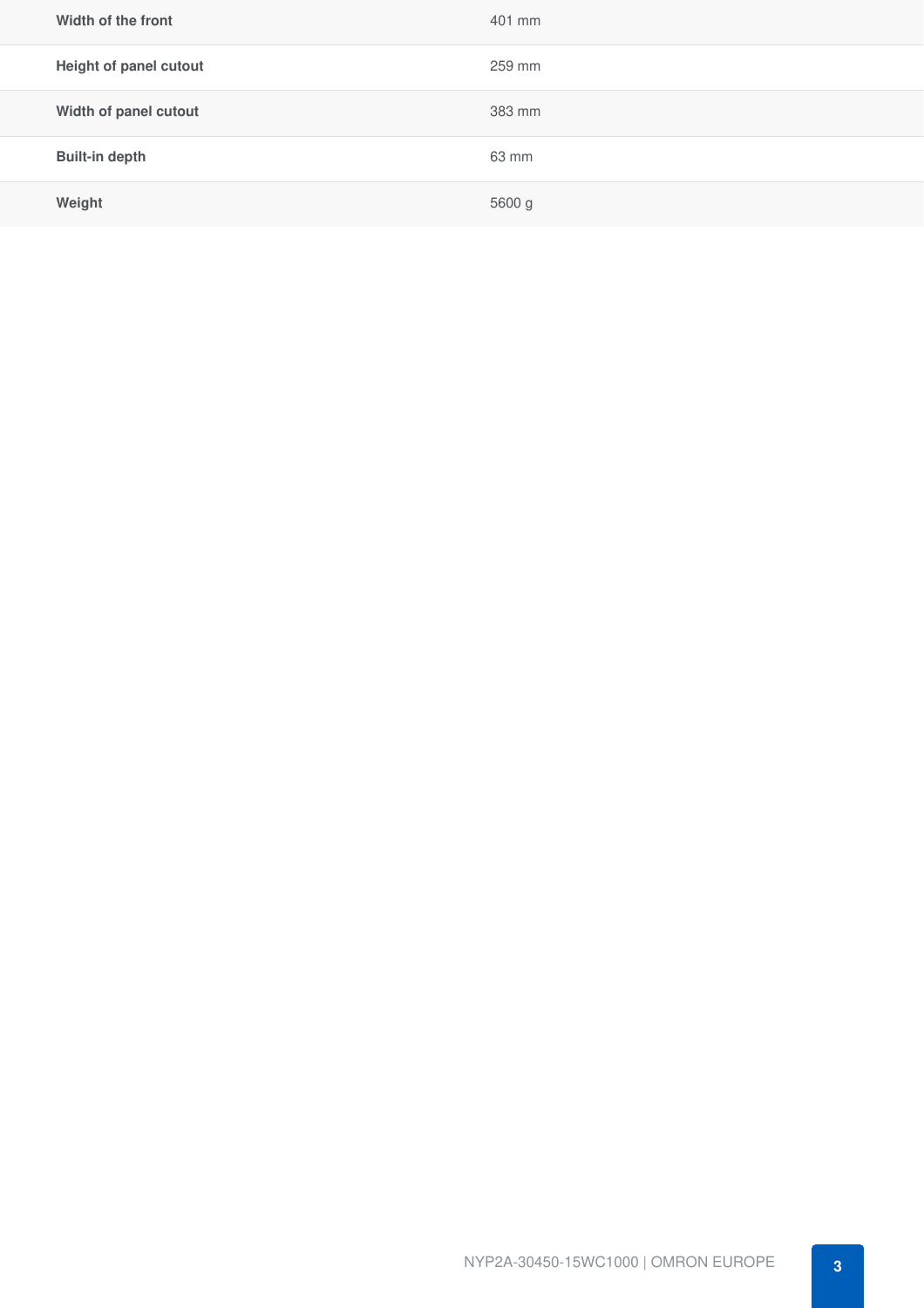### Дополнительные принадлежности

| <b>FH-VUAB 2M</b>    | Vision system accessory FH USB cable touch panel 2 m                                            |
|----------------------|-------------------------------------------------------------------------------------------------|
| <b>FH-VUAB 5M</b>    | Vision system accessory FH USB cable touch panel 5 m                                            |
| <b>NY000-AC00 2M</b> | DVI cable 2 m                                                                                   |
| <b>NY000-AC00 5M</b> | DVI cable 5 m                                                                                   |
| <b>NY000-AT00</b>    | CFast MLC, Capacity: 64 GB                                                                      |
| <b>NY000-AT01</b>    | CFast MLC, Capacity: 128 GB                                                                     |
| <b>NY000-AT02</b>    | CFast MLC, Capacity: 256 GB                                                                     |
| <b>NYM12W-C1000</b>  | Industrial Monitor, 12.1" display with capacitive touchscreen, Build-in<br>mounting, DVI-D port |
| <b>NYM15W-C1000</b>  | Industrial Monitor, 15.4" display with capacitive touchscreen, Build-in<br>mounting, DVI-D port |
| <b>NYM19W-C1000</b>  | Industrial Monitor, 18.5" display with capacitive touchscreen, Build-in<br>mounting, DVI-D port |
| S8BA-24D24D240LF     | UPS, DIN rail type, DC-DC, 10A, 240W                                                            |
| <b>S8BW-C02</b>      | UPS Connection cable (CONTACT)                                                                  |